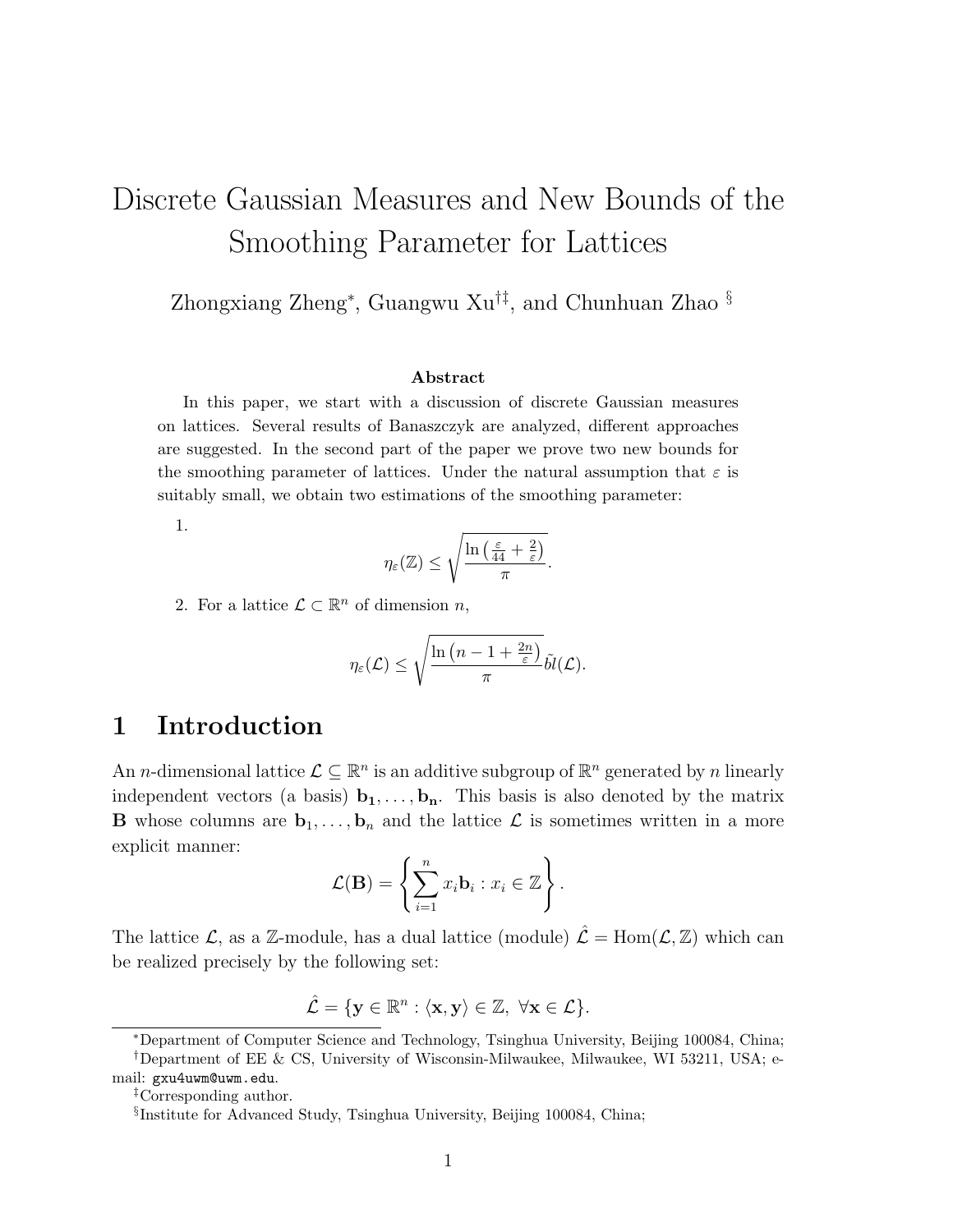Computationally infeasible problems like Shortest Vector Problem (SVP) and Closest Vector Problem (CVP) and their variants in high dimensional lattices are good bases for setting up cryptosystems using lattices. Lattice-based cryptography is also believed to resist quantum computer attacks. In introducing random noises in lattice-based cryptosystems, discrete Gaussian distribution is one of the most important choices. Given parameters  $s > 0$  and  $\mathbf{c} \in \mathbb{R}^n$ , the discrete Gaussian measure assigns a lattice vector  $\mathbf{v} \in \mathcal{L}$  the probability value  $\frac{\rho_{s,c}(\mathbf{v})}{\rho_{s,c}(\mathcal{L})}$  where  $\rho_{s,c}(\mathbf{x}) = e^{-\pi \frac{\|\mathbf{x}-\mathbf{c}\|^2}{s^2}}$  $\overline{s^2}$ and  $\rho_{s,c}(S) = \sum_{\mathbf{x} \in S} \rho_{s,c}(\mathbf{x})$  for any countable set S. In the study of lattices, dual lattices, and the Gaussian function  $\rho_s$ , Fourier analysis has a great role to play. One of the useful tools is the classical Poisson formula which gives

$$
\rho_{s,\mathbf{c}}(\mathcal{L}) = \frac{s^n}{\mathrm{vol}(\mathbb{R}^n/\mathcal{L})} \sum_{\mathbf{y} \in \hat{\mathcal{L}}} e^{-2\pi i \langle \mathbf{y}, \mathbf{c} \rangle} \rho_{\frac{1}{s}}(\mathbf{y}).
$$

A study of discrete Gaussian measures on lattices was initiated by Banaszczyk. In his seminal work [1, 2], several measure inequalities were proved and new transference theorems were discovered. His results have been playing important roles in latticebased cryptography. In the first part of this paper, we shall discuss some measure inequalities from [1, 2] by stating improvements and proposing different proofs. We also establish a relation between the second moments of  $\rho_{s,c}(\mathcal{L})$  and  $\rho_{\frac{1}{s},0}(\hat{\mathcal{L}})$ .

In [9], Micciancio and Regev introduced a new numerical parameter for lattices that is related to discrete Gaussian measures –the smoothing parameter. For an ndimensional lattice L, the smoothing parameter is defined with respect to an  $\varepsilon > 0$ and given by

$$
\eta_{\varepsilon}(\mathcal{L}) = \min\{s : \rho_{\frac{1}{s}}(\hat{\mathcal{L}}) \leq 1 + \varepsilon\}.
$$

Using the Poisson formula, it has been proved in [9] that the distribution defined on  $\mathbb{R}^n/\mathcal{L}$  whose density function is  $d(\mathbf{x}) = \frac{1}{s^n} \rho_s(\mathcal{L} + (\mathbf{x} - \mathbf{c}))$  is statistically close to the uniform distribution on  $\mathbb{R}^n/\mathcal{L}$ , if  $s \geq \eta_{\varepsilon}(\mathcal{L})$ .

The first non-trivial upper bound for  $\eta_{\varepsilon}(\mathcal{L})$  was established by Micciancio and Regev in [9], denoting  $\lambda_i(\mathcal{L})$  to be the *i*th successive minimum, they proved that

$$
\eta_{\varepsilon}(\mathcal{L}) \le \sqrt{\frac{\ln(2n(1+\frac{1}{\varepsilon}))}{\pi}}\lambda_n(\mathcal{L}).
$$
\n(1)

A bound for  $\eta_{\varepsilon}(\mathcal{L})$  in terms of dual minimum distance in  $\ell^{\infty}$ -norm was given by Peikert in [11]:

$$
\eta_{\varepsilon}(\mathcal{L}) \le \frac{\sqrt{\frac{\ln(2n(1+\frac{1}{\varepsilon}))}{\pi}}}{\lambda_1^{\infty}(\hat{\mathcal{L}})}.
$$
\n(2)

Let  $\mathbf{B} = (\mathbf{b}_1, \mathbf{b}_2, \cdots, \mathbf{b}_n)$  be a basis of  $\mathcal{L}$  such that  $\max_j \|\mathbf{b}_j^*\|$  is smallest (such an quantity is usually written as  $\tilde{bl}(\mathcal{L})$ , where  ${\bf b}_1^*, {\bf b}_2^*, \cdots, {\bf b}_n^*$  is its Gram-Schmidt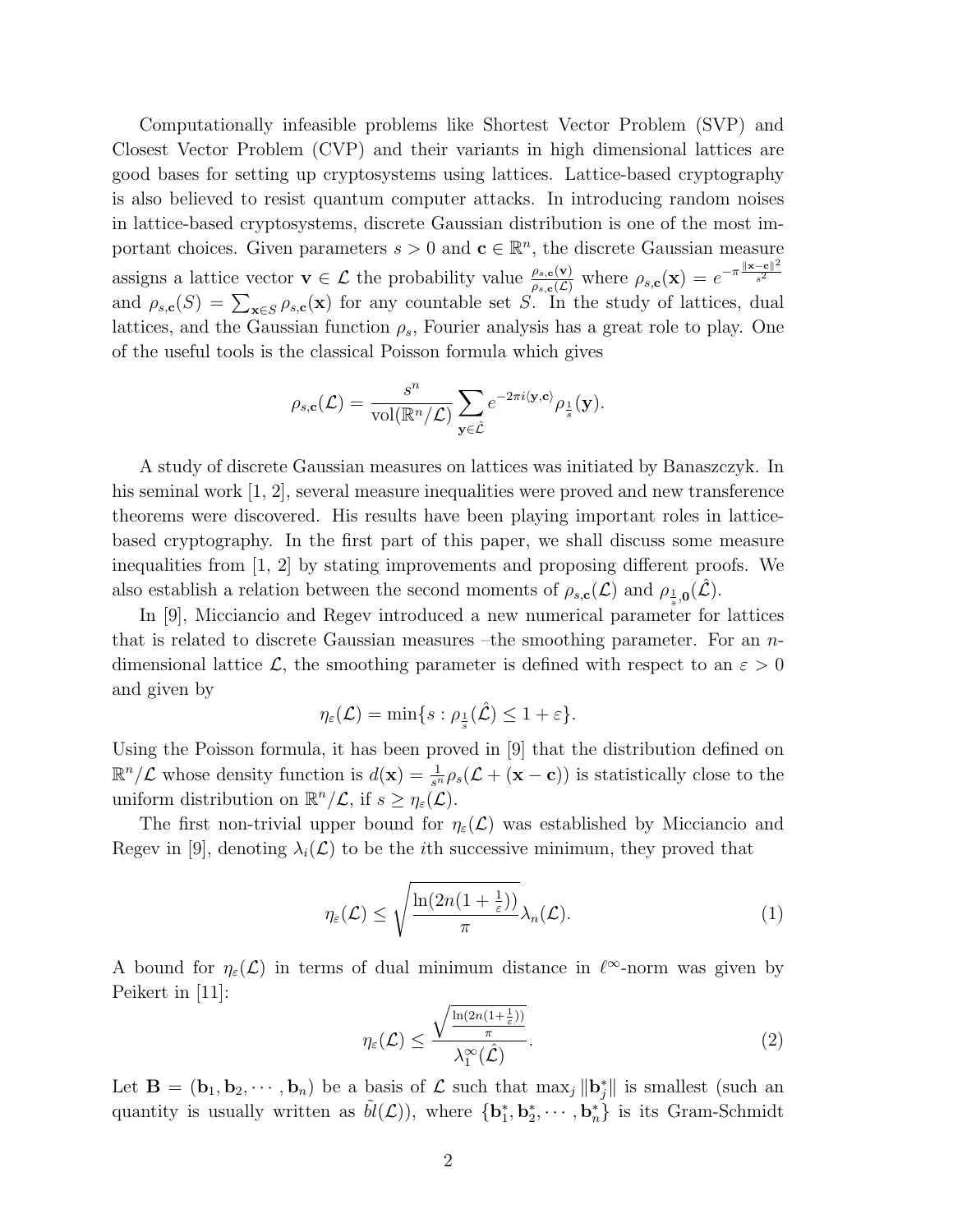orthogonal basis. It is known that (lemma 7.1 of  $|8|$ ) there is a basis **B** of  $\mathcal{L}$  such that  $\max_j ||\mathbf{b}_j^*|| \leq \lambda_n(\mathcal{L})$ . Gentry, Peikert, and Vaikuntanathan obtained the first portion following relation in [7]

$$
\frac{1}{\lambda_1^{\infty}(\hat{\mathcal{L}})} \leq \tilde{bl}(\mathcal{L}) \leq \lambda_n(\mathcal{L}).
$$

As a result, they gave a new bound on the smoothing parameter relative to the lattice quantity  $bl(\mathcal{L})$ :

$$
\eta_{\varepsilon}(\mathcal{L}) \leq \sqrt{\frac{\ln\left(2n(1+\frac{1}{\varepsilon})\right)}{\pi}}\tilde{bl}(\mathcal{L}).
$$
\n(3)

These mean that the bound (2) is the best one and (3) implies (1).

In a recent work [5], Chung, Dadush, Liu and Peikert initiated a study of the complexity of approximating the smoothing parameter to within a factor. They provided two novel and nearly tight characterizations of the magnitude of discrete Gaussian sums over lattices.

In the second part of the paper, we work on improving the current bounds for smoothing parameter directly. The goal is to getting closer to the exact value of the smoothing parameter of a lattice. Under some natural conditions we obtain two better bounds. The first one is for the case of  $\mathcal{L} = \mathbb{Z}$ . Given  $\varepsilon \leq \rho_{1,0}(\mathbb{Z}) - 1$ , we have

$$
\eta_{\varepsilon}(\mathbb{Z}) \leq \sqrt{\frac{\ln\left(\frac{\varepsilon}{44} + \frac{2}{\varepsilon}\right)}{\pi}}.
$$

Our second result in the second part of the paper is to improve  $(3)$  for general ndimensional lattice  $(n \geq 2)$  by proving

$$
\eta_{\varepsilon}(\mathcal{L}) \leq \sqrt{\frac{\ln\left(n-1+\frac{2n}{\varepsilon}\right)}{\pi}}\tilde{bl}(\mathcal{L}).
$$

The paper is organized as follows. We introduce some background materials and discuss several important results of Banaszczyk in section 2. Section 3 is devoted to new upper bounds of smoothing parameter of lattices. The last section is the conclusion.

# 2 Fourier Transform and Discrete Gaussian Measures on Lattices

Recall that we used the Gaussian function  $\rho_{s,c}(\mathbf{x}) = e^{-\pi \frac{\|\mathbf{x}-\mathbf{c}\|^2}{s^2}}$  to define discrete Gaussian measure over a lattice L. For any countable set  $S \subset \mathbb{R}^n$ , we denote  $\rho_{s,c}(S)$  $\sum_{\mathbf{x}\in S} \rho_{s,\mathbf{c}}(\mathbf{x}).$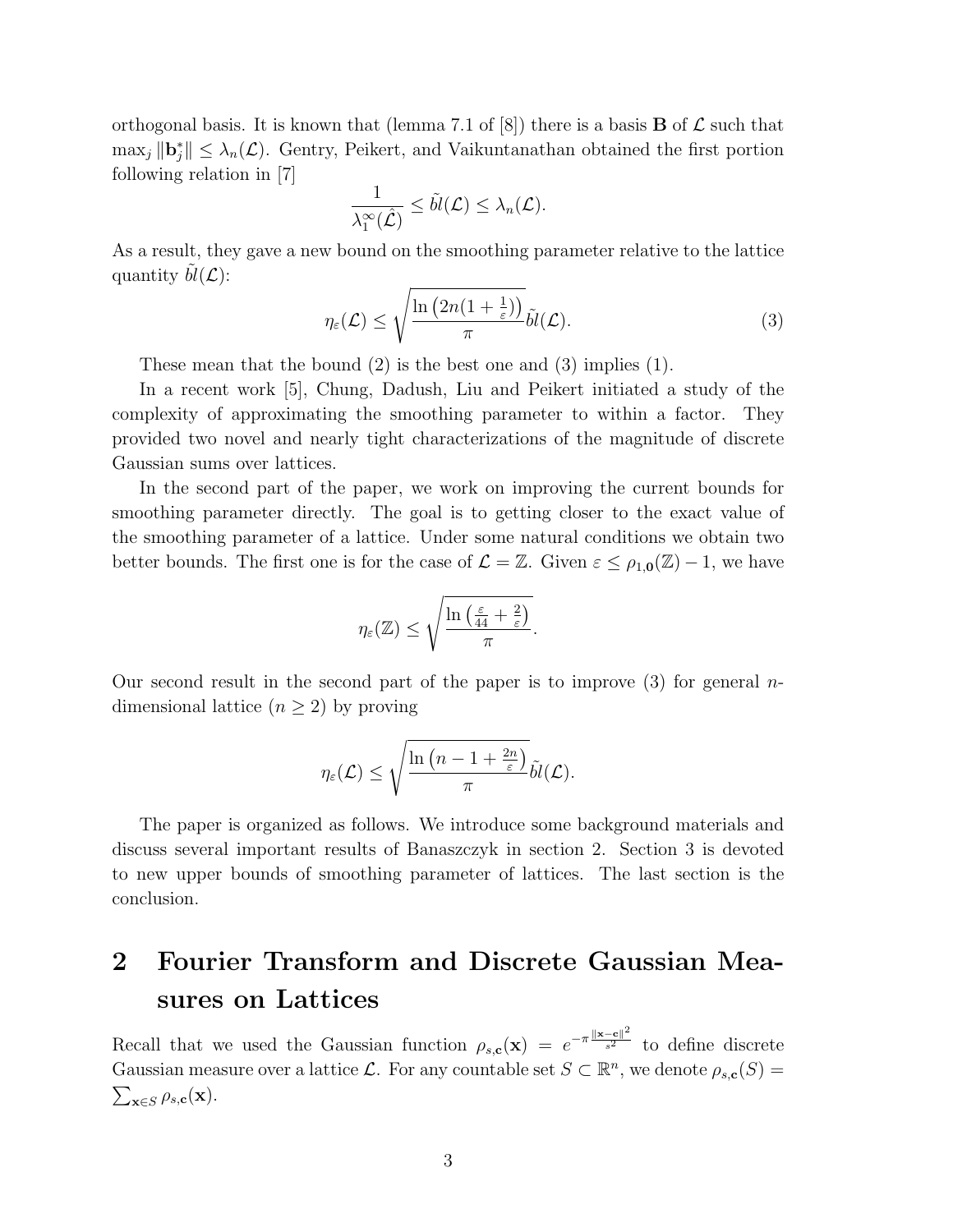For any vector  $\mathbf{c} \in \mathbb{R}^n$ , real  $s > 0$ , a discrete Gaussian distribution over  $\mathcal{L}$  is defined as:

$$
\forall \mathbf{x} \in \mathcal{L}, \quad D_{s,\mathbf{c}}(\mathbf{x}) = \frac{\rho_{s,\mathbf{c}}(\mathbf{x})}{\rho_{s,\mathbf{c}}(L)}.
$$

When  $s = 1$  and/or  $\mathbf{c} = \mathbf{0}$ , the corresponding subscripts for  $D_{s,c}$  and  $\rho_{s,c}$  are omitted.

The Fourier transform of a rapidly decreasing smooth function  $f : \mathbb{R}^n \to \mathbb{C}^{-1}$  is defined to be

$$
\hat{f}(\mathbf{y}) = \int_{\mathbb{R}^n} f(\mathbf{x}) e^{-2\pi i \langle \mathbf{x}, \mathbf{y} \rangle} d\mathbf{x}.
$$

Several relevant properties of the Fourier transform include

- 1. If  $f(\mathbf{x}) = g(\mathbf{x} + \mathbf{v})$  for some function g and vector **v**, then  $\hat{f}(\mathbf{y}) = e^{2\pi i \langle \mathbf{y}, \mathbf{v} \rangle} \hat{g}(\mathbf{y})$ .
- 2. If  $f(\mathbf{x}) = e^{2\pi i \langle \mathbf{x}, \mathbf{v} \rangle} g(\mathbf{x})$  for some function g and vector **v**, then  $\hat{f}(\mathbf{y}) = \hat{g}(\mathbf{y} \mathbf{v})$ .
- 3. For the Gaussian function  $\rho$ , we have  $\hat{\rho}(\mathbf{y}) = \rho(\mathbf{y}), \hat{\rho}_s(\mathbf{y}) = s^n \rho_{\frac{1}{s}}(\mathbf{y}).$
- 4. For any vector  $\mathbf{v} \in \mathbb{R}^n$ ,  $\rho(\mathcal{L} + \mathbf{v}) \leq \rho(\mathcal{L})$ .

The following classical Poisson summation formula has been a useful tool in the theory of lattice. The proof of this formula can be found in [14].

Lemma 1. For a rapidly decreasing smooth function f and an n-dimensional lattice  $\mathcal{L} = \mathcal{L}(\mathbf{B}) \subset \mathbb{R}^n$ ,

$$
\sum_{\mathbf{x}\in\mathcal{L}}f(\mathbf{x})=\frac{1}{\mathrm{vol}(\mathbb{R}^n/\mathcal{L})}\sum_{\mathbf{y}\in\hat{\mathcal{L}}}\hat{f}(\mathbf{y}),
$$

where  $vol(\mathbb{R}^n/\mathcal{L}) = |\det(\mathbf{B})|$  is the volume of the fundamental parallelepiped of  $\mathcal{L}$ .

In the rest part of this section, we discuss some results of Banaszczyk [1, 2]. The next two lemmas have been widely used.

**Lemma 2** ([1], Lemma 1.5). Let  $\mathcal{L} \subset \mathbb{R}^n$  be a lattice. Then for any  $c > \frac{1}{\sqrt{2}}$  $rac{1}{2\pi}$ ,

$$
\frac{\rho(\mathcal{L}\setminus\mathcal{B}(0,c\sqrt{n}))}{\rho(\mathcal{L})} < \left(c\sqrt{2\pi e} \ e^{-\pi c^2}\right)^n. \tag{4}
$$

Furthermore, for  $\mathbf{v} \in \mathbb{R}^n$ ,

$$
\frac{\rho\big((\mathcal{L}+\mathbf{v})\setminus\mathcal{B}(0,c\sqrt{n})\big)}{\rho(\mathcal{L})} < 2\big(c\sqrt{2\pi e} \; e^{-\pi c^2}\big)^n. \tag{5}
$$

Here  $\mathcal{B}(\mathbf{c}, r)$  denotes the ball in  $\mathbb{R}^n$  centered at **c** and with radius r.

<sup>&</sup>lt;sup>1</sup>This means that f and all its (partial) derivatives  $D^{\beta}f$  are rapidly decreasing in the sense that  $\sup_{\mathbf{x} \in \mathbb{R}^n} |\mathbf{x}^{\alpha}D^{\beta}f(\mathbf{x})| < \infty$  for every  $\alpha, \beta \in \mathbb{N}^n$ . Such a function is said to be in the Schwartz space.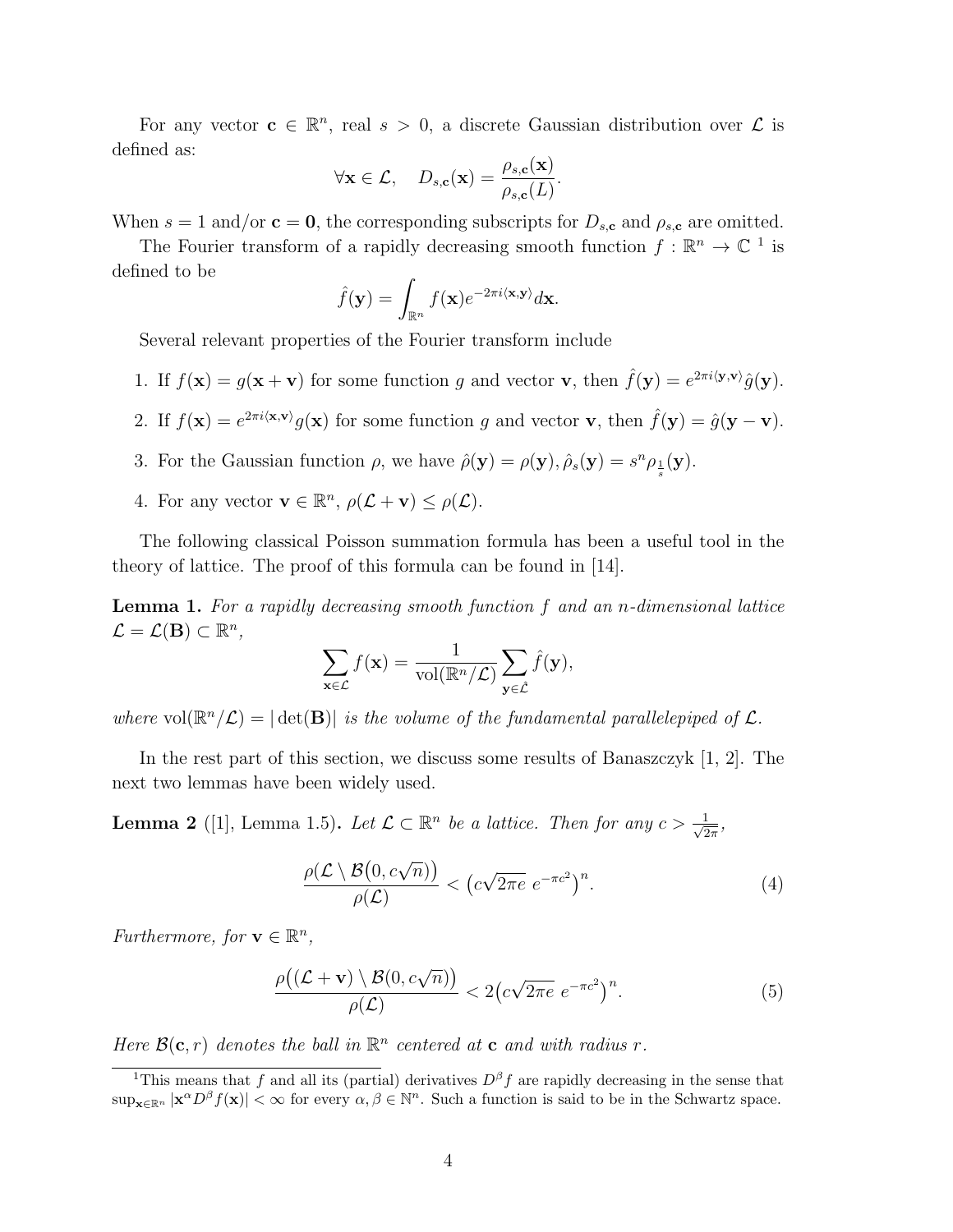**Lemma 3** ([2], Lemma 2.4). Let  $\mathcal{L} \subset \mathbb{R}^n$  be a lattice and  $\mathbf{u} \in \mathbb{R}^n$  a vector. For any  $t \geq 0$ , we have

$$
\sum_{\substack{\mathbf{x}\in\mathcal{L}+\mathbf{u}\\|x_k|\geq t}} \rho(\mathbf{x}) \leq 2e^{-\pi t^2} \rho(\mathcal{L}).\tag{6}
$$

The result of this lemma implies

$$
\rho((\mathcal{L} + \mathbf{u}) \setminus t\mathcal{B}^{(\infty)}) < 2ne^{-\pi t^2} \rho(\mathcal{L}).
$$

where  $\mathcal{B}^{(\infty)}$  is the unit ball of  $\mathbb{R}^n$  (centered at the origin) in  $\ell_{\infty}$  norm. This fact was used in [11] to prove the bound (2).

These lemmas were used to prove transference theorem for lattices [1, 2, 4]. Now they are playing a significant role in applying Gaussian measures in lattice-based cryptography.

It is remarked that in [17], Tian, Liu, and Xu presented an improvement of lemma 2 with a transparent proof. Their result states

**Lemma 4** ([17], Theorem 3.1). Let  $\mathcal{L} \subset \mathbb{R}^n$  be a lattice. Then for any  $c > \frac{1}{\sqrt{2}}$  $rac{1}{2\pi}$  and  $\mathbf{v} \in \mathbb{R}^n$ ,

$$
\frac{\rho\big((\mathcal{L}+\mathbf{v})\setminus\mathcal{B}(0,c\sqrt{n})\big)}{\rho(\mathcal{L})} < \big(c\sqrt{2\pi e} \; e^{-\pi c^2}\big)^n. \tag{7}
$$

 $\Box$ 

It is seen that the factor 2 is removed from (5).

Next, we would like to describe a proof of lemma 3 that is different from the original one given in [2]. We believe that this proof reveals some information that might be useful in improving the estimation for certain well structured lattices. Proof of lemma 3

$$
\sum_{\substack{\mathbf{x}\in\mathcal{L}+\mathbf{u}\\\|x_k|\geq t}} e^{-\pi \|x\|^2} = e^{-\pi t^2} \sum_{\substack{\mathbf{x}\in\mathcal{L}+\mathbf{u}\\\|x_k|\geq t}} e^{-\pi (||\mathbf{x}||^2 - t^2)} = e^{-\pi t^2} \sum_{\substack{\mathbf{x}\in\mathcal{L}+\mathbf{u}\\\|x_k|\geq t}} e^{-\pi (||x_k| - t)} e^{-\pi ((|x_k| - t)^2 + \sum_{j\neq k} x_j^2)} \leq e^{-\pi t^2} \sum_{\substack{\mathbf{x}\in\mathcal{L}+\mathbf{u}\\\|x_k|\geq t}} e^{-\pi (||x_k| - t)} e^{-\pi ((|x_k| - t)^2 + \sum_{j\neq k} x_j^2)} \leq e^{-\pi t^2} \sum_{\substack{\mathbf{x}\in\mathcal{L}+\mathbf{u}\\\|x_k|\geq t}} e^{-\pi ((|x_k| - t)^2 + \sum_{j\neq k} x_j^2)} \leq e^{-\pi t^2} \sum_{\substack{\mathbf{x}\in\mathcal{L}+\mathbf{u}\\\|x_k|\geq t}} e^{-\pi (||x_k| - t)^2 + \sum_{j\neq k} x_j^2} \leq e^{-\pi t^2} \left( \sum_{\substack{\mathbf{x}\in\mathcal{L}+\mathbf{u}\\\|x_k\geq t}} e^{-\pi ((x_k - t)^2 + \sum_{j\neq k} x_j^2)} + \sum_{\substack{\mathbf{x}\in\mathcal{L}+\mathbf{u}\\\|x_k\leq -t}} e^{-\pi ((x_k + t)^2 + \sum_{j\neq k} x_j^2)} \right)
$$

where  $\mathbf{e}_k$  is the k<sup>th</sup> vector of the canonical basis of  $\mathbb{R}^n$ .

In the last part of this section, we will illustrate a simple form of "uncertainty principle" for the Fourier transform on lattices. The classical uncertainty principle for continuous Fourier transform is the following inequality [15] with respect to a rapidly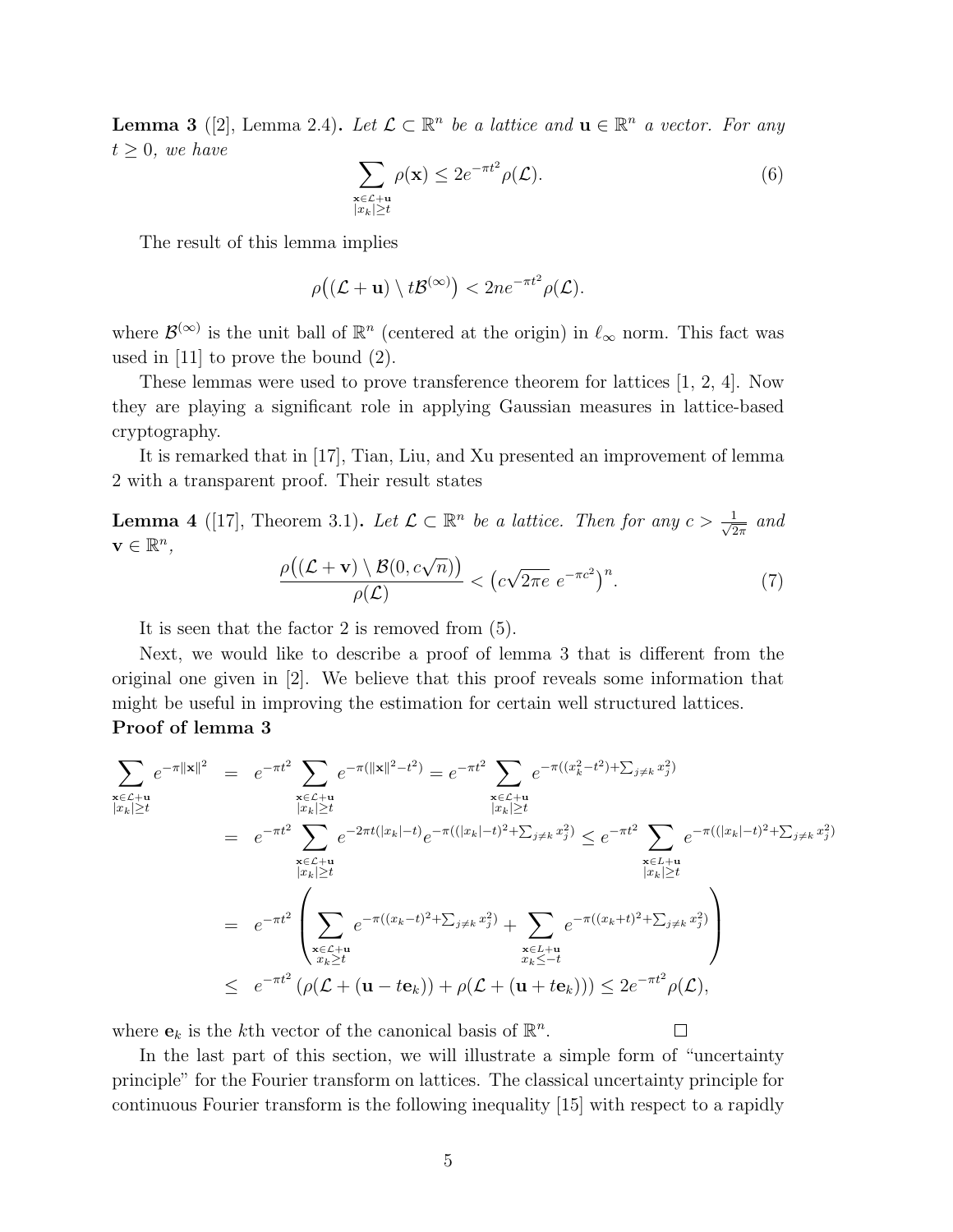decreasing function  $\phi : \mathbb{R} \to \mathbb{C}$ :

$$
\int_{-\infty}^{\infty} x^2 |\phi(x)|^2 dx \int_{-\infty}^{\infty} \xi^2 |\hat{\phi}(\xi)|^2 d\xi \ge \frac{1}{16\pi^2} \int_{-\infty}^{\infty} |\phi(x)|^2 dx \int_{-\infty}^{\infty} |\hat{\phi}(\xi)|^2 d\xi
$$

If the function is of the form  $Ae^{-Bx^2}$ , then the uncertainty principle takes equality.

An uncertainty principle for finite Fourier transform was proposed by Donoho and Stark in [6], they proved that for a cyclic finite group G, if  $\phi : G \to \mathbb{C}$  is a function, then

$$
|\text{supp}(\phi)| \cdot |\text{supp}(\hat{\phi})| \ge |G|,
$$

where supp(h) of a function h is its support. If the group is  $G = \mathbb{Z}/p\mathbb{Z}$  for some prime number p, the Chebotarëv theorem (see [16]) gives a stronger version of the uncertainty principle

$$
|\text{supp}(\phi)| + |\text{supp}(\hat{\phi})| \ge |G| + 1.
$$

Inspired by the idea of Banaszczyk in his lemma 1.3 of [1], we can prove a simple version of the uncertainty principle for Gaussian functions on lattices.

**Proposition 1.** Let  $\mathcal{L} \subset \mathbb{R}^n$  be a lattice and  $s > 0$ . We have

$$
\sum_{\mathbf{x}\in\mathcal{L}}\frac{\|\mathbf{x}\|^2\rho_s(\mathbf{x})}{\rho_s(\mathcal{L})}+s^4\sum_{\mathbf{y}\in\hat{\mathcal{L}}}\frac{\|\mathbf{y}\|^2\rho_{\frac{1}{s}}(\mathbf{y})}{\rho_{\frac{1}{s}}(\hat{\mathcal{L}})}=\frac{ns^2}{2\pi}.
$$

Proof. Let us begin with the Poisson summation formula

$$
\sum_{\mathbf{x}\in\mathcal{L}}\rho_s(\mathbf{x})=\frac{s^n}{\mathrm{vol}(\mathbb{R}^n/\mathcal{L})}\sum_{\mathbf{y}\in\hat{\mathcal{L}}}\rho_{\frac{1}{s}}(\mathbf{y}).
$$

Write  $t = s^2$  and define the function  $F : \mathbb{R} \to \mathbb{R}$  as

$$
F(t) = \sum_{\mathbf{x} \in \mathcal{L}} \rho_s(\mathbf{x}) = \sum_{\mathbf{x} \in \mathcal{L}} e^{\frac{-\pi ||\mathbf{x}||^2}{t}}.
$$

The Poisson summation formula yields another representation of the function  $F(t)$ 

$$
F(t) = \frac{s^n}{\text{vol}(\mathbb{R}^n/\mathcal{L})} \sum_{\mathbf{y} \in \hat{\mathcal{L}}} \rho_{\frac{1}{s}}(\mathbf{y}) = \frac{\sqrt{t}^n}{\text{vol}(\mathbb{R}^n/\mathcal{L})} \sum_{\mathbf{y} \in \hat{\mathcal{L}}} e^{-\pi t ||\mathbf{y}||^2}.
$$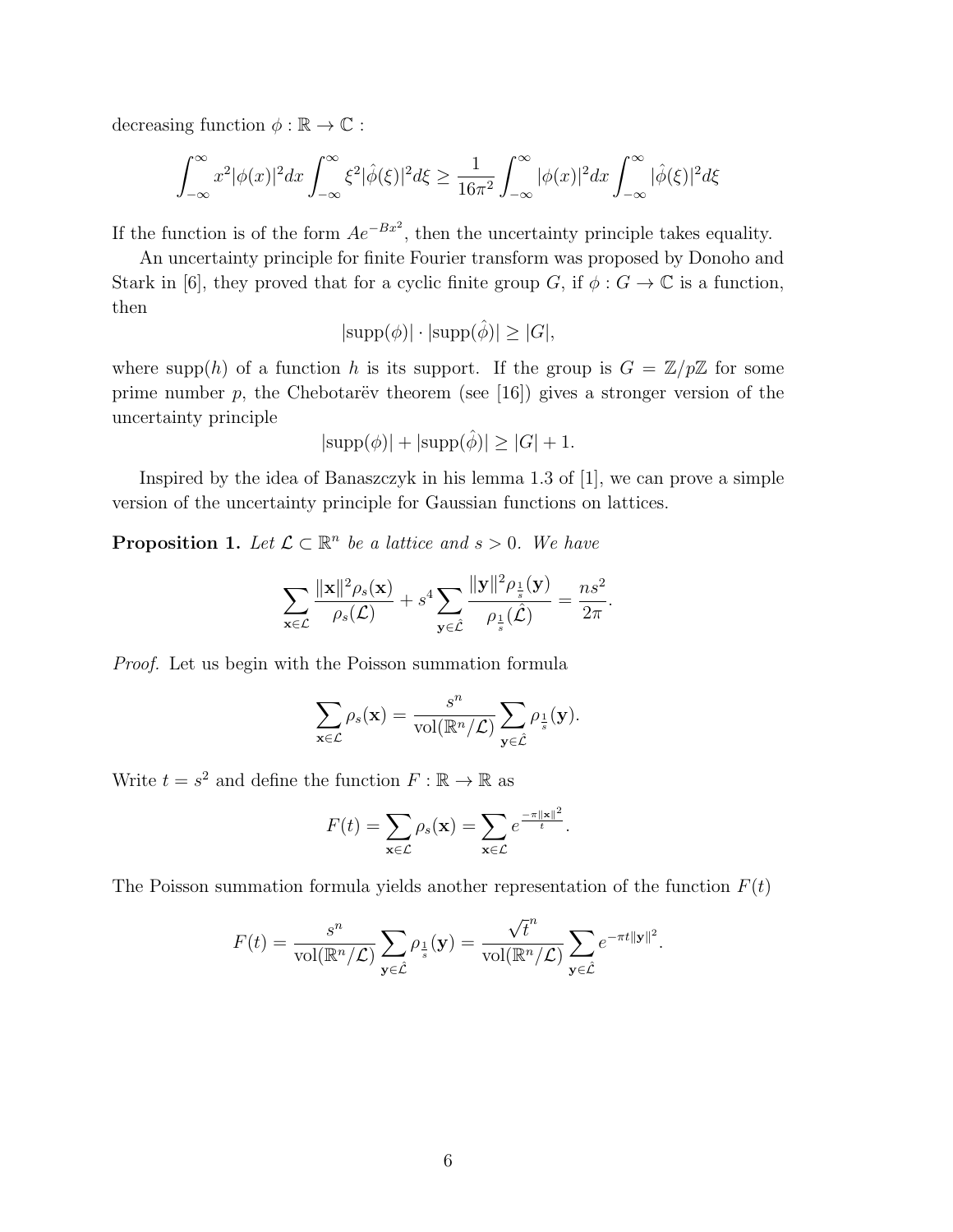Differentiating both forms with respect to  $t$ , we get equalities

$$
F'(t) = \frac{\pi}{t^2} \sum_{\mathbf{x}\in\mathcal{L}} ||\mathbf{x}||^2 e^{\frac{-\pi ||\mathbf{x}||^2}{t}}
$$
  
= 
$$
\frac{n\sqrt{t}^{n-2}}{2\text{vol}(\mathbb{R}^n/\mathcal{L})} \sum_{\mathbf{y}\in\hat{\mathcal{L}}} e^{-\pi t ||\mathbf{y}||^2} - \frac{\pi\sqrt{t}^n}{\text{vol}(\mathbb{R}^n/\mathcal{L})} \sum_{\mathbf{y}\in\hat{\mathcal{L}}} ||\mathbf{y}||^2 e^{-\pi t ||\mathbf{y}||^2}.
$$

I.e.,

$$
\pi \sum_{\mathbf{x}\in\mathcal{L}} \|\mathbf{x}\|^2 \rho_s(\mathbf{x}) + s^4 \pi \frac{s^{n+4}}{2\text{vol}(\mathbb{R}^n/\mathcal{L})} \sum_{\mathbf{y}\in\hat{\mathcal{L}}} \|\mathbf{y}\|^2 \rho_{\frac{1}{s}}(\mathbf{y}) = \frac{ns^{n+2}}{2\text{vol}(\mathbb{R}^n/\mathcal{L})} \sum_{\mathbf{y}\in\hat{\mathcal{L}}} \rho_{\frac{1}{s}}(\mathbf{y}).
$$

Dividing both sides by  $\frac{s^n}{\sqrt{2\pi}}$  $\frac{s^n}{\text{vol}(\mathbb{R}^n/\mathcal{L})} \sum_{\mathbf{y} \in \hat{\mathcal{L}}} \rho_{\frac{1}{s}}(\mathbf{y}) = \frac{s^n}{\text{vol}(\mathbb{R}^n)}$  $\frac{s^n}{\text{vol}(\mathbb{R}^n/\mathcal{L})}\rho_{\frac{1}{s}}(\hat{\mathcal{L}}) = \rho_s(\mathcal{L}),$  we get what we wanted.  $\Box$ 

#### Remarks.

1. For a self-dual lattice  $\mathcal{L}$ , this proposition implies that the "uncertainty"  $\sum_{\mathbf{x}\in\mathcal{L}}$  $\|\mathbf{x}\|^2 \rho(\mathbf{x})$  $\rho(\mathcal{L})$ can be precisely determined, i.e.,

$$
\sum_{\mathbf{x}\in\mathcal{L}}\frac{\|\mathbf{x}\|^{2}\rho(\mathbf{x})}{\rho(\mathcal{L})}=\frac{n}{4\pi}.
$$

2. A proof can also be obtained by following the nice approach from [1]. By setting a suitable function and taking second order partial derivatives, the following interesting relation may be obtained from the proof of lemma 1.3 of [1]

$$
4\pi^2 \sum_{\mathbf{x}\in\mathcal{L}} x_k^2 \rho_s(\mathbf{x}) = \frac{s^n}{\text{vol}(\mathbb{R}^n/\mathcal{L})} \sum_{\mathbf{y}\in\hat{\mathcal{L}}} \left(2\pi s^2 - 4\pi^2 s^4 y_k^2\right) \rho_{\frac{1}{s}}(\mathbf{y}).
$$

## 3 New Bounds for the Smoothing Parameter

In this section, we shall state and prove our improvement of the upper bound of the smoothing parameter for lattices. We will first consider the one-dimensional case and then work on the general case.

### 3.1 Lattices of Integers

The one-dimensional case  $\mathcal{L} = \mathbb{Z}$  is simpler but it is of great practical importance. For example, in discrete Gaussian sampling, one usually starts from  $\mathbb Z$  and builds up things for higher dimensions by using tools such as convolution [10, 12, 13, 18].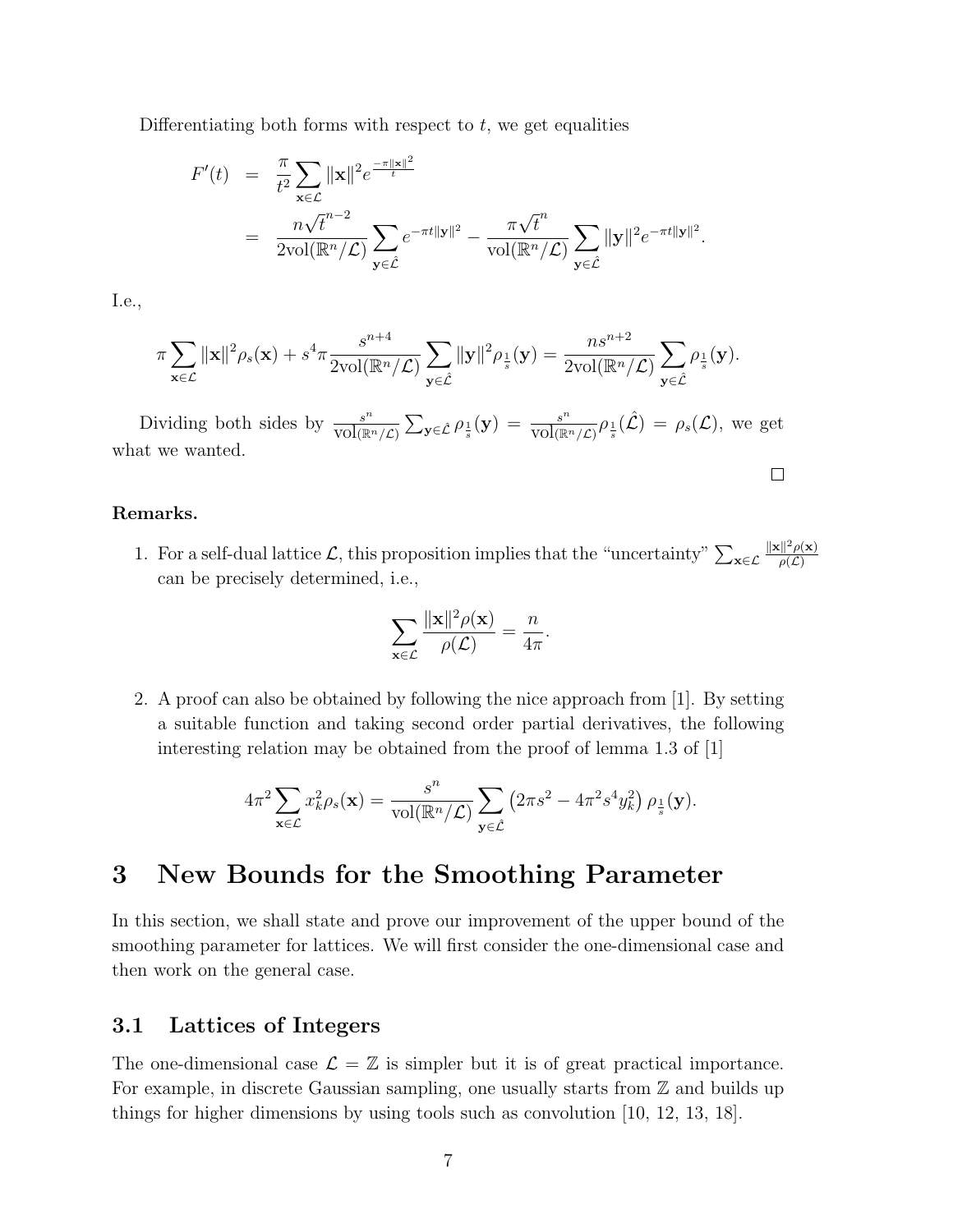Since  $\mathbb Z$  is self-dual, so

$$
\eta_\varepsilon(\mathbb{Z}) = \min\{s : \rho_{\frac{1}{s}}(\mathbb{Z}) \le 1 + \varepsilon\}.
$$

Notice that  $\rho_{\frac{1}{s}}(\mathbb{Z}) = 1 + 2 \sum_{j=1}^{\infty} e^{-\pi s^2 j^2} > 1 + 2e^{-\pi s^2}$ . This implies that for any  $\varepsilon \in (0, 1)$  and  $s \leq \sqrt{\frac{\ln \frac{2}{\varepsilon}}{\pi}}$ , the inequality  $\rho_{\frac{1}{s}}(\mathbb{Z}) > 1 + \varepsilon$  holds. Thus

$$
\eta_{\varepsilon}(\mathbb{Z}) > \sqrt{\frac{\ln \frac{2}{\varepsilon}}{\pi}}.
$$

One the other hand, any of the general bounds  $(1)$ ,  $(2)$ , and  $(3)$  would give

$$
\eta_{\varepsilon}(\mathbb{Z}) \leq \sqrt{\frac{\ln(2+\frac{2}{\varepsilon})}{\pi}}.
$$

Now we have the current bounds for  $\eta_{\varepsilon}(\mathbb{Z})$ :

$$
\sqrt{\frac{\ln\frac{2}{\varepsilon}}{\pi}} < \eta_{\varepsilon}(\mathbb{Z}) \le \sqrt{\frac{\ln(2 + \frac{2}{\varepsilon})}{\pi}}.\tag{8}
$$

It is an interesting question whether we can get closer to the exact value of  $\eta_{\varepsilon}(\mathbb{Z})$ . The purpose of this subsection is to improve the upper bound in (8). First, we should note that by the Poisson summation formula,

$$
\rho_s(\mathbb{Z}) = s\rho_{\frac{1}{s}}(\mathbb{Z}).
$$

So we may assume  $s \ge 1$  and assume  $\varepsilon \le \rho(\mathbb{Z}) - 1 < 0.086435$ .

The next result says that we can replace the summand 2 inside the natural logarithm in the upper bound of (8) by the "infinitesimal"  $\frac{\varepsilon}{44}$ .

Theorem 1. Assume that  $\varepsilon < 0.086435$ , then

$$
\eta_{\varepsilon}(\mathbb{Z}) \le \sqrt{\frac{\ln(\frac{\varepsilon}{44} + \frac{2}{\varepsilon})}{\pi}}.
$$
\n(9)

*Proof.* Given  $\varepsilon > 0$ , consider the polynomial

$$
p(x) = x^3 + 22x - 11\varepsilon.
$$

Let  $\alpha = \frac{44\varepsilon}{88+\varepsilon}$  $\frac{44\varepsilon}{88+\varepsilon^2}$ . It is easy to check that  $p(\alpha) < 0$ . Since  $p'(x) > 0$ , so  $p(x)$  has only one real zero. From the fact  $\lim_{x\to+\infty} p(x) = +\infty$ , we see that  $p(\beta) < 0$  for any  $\beta \leq \alpha$ .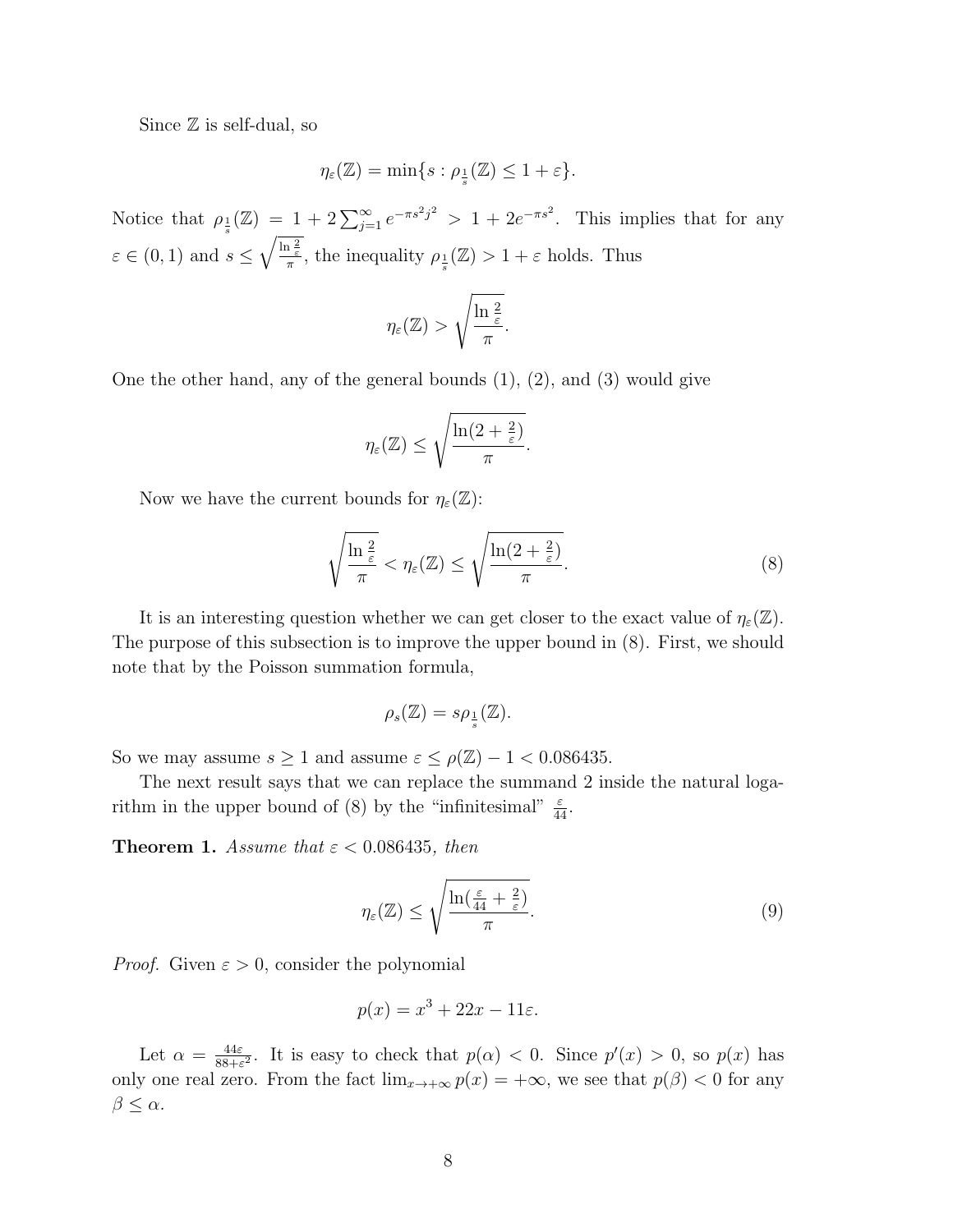Let  $s \geq \sqrt{\frac{\ln(\frac{\varepsilon}{44} + \frac{2}{\varepsilon})}{\pi}}$  $\frac{\frac{1}{4}+\frac{2}{\varepsilon}}{\pi}$ . We have  $e^{-\pi s^2} \leq \alpha$  and hence  $p(e^{-\pi s^2}) < 0$ . In other words, we have

$$
2\left(e^{-\pi s^2} + \frac{1}{22}e^{-3\pi s^2}\right) < \varepsilon.
$$

We also observe that  $e^{-\pi} < \frac{1}{22} - \frac{1}{5000}$ . Therefore

$$
\rho_{\frac{1}{s}}(\mathbb{Z}) = 1 + 2(e^{-\pi s^2} + e^{-4\pi s^2} + e^{-9\pi s^2} + e^{-25\pi s^2} + e^{-36\pi s^2} + \cdots)
$$
  
\n
$$
\leq 1 + 2(e^{-\pi s^2} + e^{-\pi}e^{-3\pi s^2} + 2e^{-9\pi s^2})
$$
  
\n
$$
\leq 1 + 2\left(e^{-\pi s^2} + \frac{1}{22}e^{-3\pi s^2} + 2e^{-9\pi s^2} - \frac{1}{5000}e^{-3\pi s^2}\right)
$$
  
\n
$$
\leq 1 + 2\left(e^{-\pi s^2} + \frac{1}{22}e^{-3\pi s^2}\right) < 1 + \varepsilon.
$$

This shows that  $\eta_{\varepsilon}(\mathbb{Z}) \leq \sqrt{\frac{\ln(\frac{\varepsilon}{44} + \frac{2}{\varepsilon})}{\pi}}$  $\frac{\overline{4}+\overline{\varepsilon}\,}{\pi}$ .

#### Remarks.

1. This bound is much more closer to the exact value of  $\eta_{\varepsilon}(\mathbb{Z})$ . Under the assumption of the theorem, we have

$$
\sqrt{\frac{\ln(\frac{\varepsilon}{44}+\frac{2}{\varepsilon})}{\pi}}-\sqrt{\frac{\ln\frac{2}{\varepsilon}}{\pi}}=\frac{\ln(\frac{\varepsilon}{44}+\frac{2}{\varepsilon})-\ln(\frac{2}{\varepsilon})}{\sqrt{\pi\ln(\frac{\varepsilon}{44}+\frac{2}{\varepsilon})}+\sqrt{\pi\ln\frac{2}{\varepsilon}}}<\frac{\varepsilon^2}{528}.
$$

So the new bound is within  $\frac{\varepsilon^2}{528}$  of the precise value of  $\eta_{\varepsilon}(\mathbb{Z})$ .

2. Further non-essential improvement of the bound can be achieved by some careful manipulations.

### 3.2 General Lattices

In this subsection, we discuss the smoothing parameter for a general  $n$ -dimensional lattice with  $n \geq 2$ . Our aim is to prove an upper bound that is smaller than (3).

Let  $\mathbf{B} = (\mathbf{b}_1, \mathbf{b}_2, \cdots, \mathbf{b}_n)$  be an arbitrary basis of  $\mathcal{L}$ . Its Gram-Schmidt orthogonal basis  $\mathbf{B}^* = (\mathbf{b}_1^*, \dots, \mathbf{b}_n^*)$  satisfies the relation

### $B = B^*R$

where  $\mathbf{R} = (\mu_{ij})_{1 \leq i,j \leq n} \in \mathbb{R}^{n \times n}$  is an upper triangle matrix with  $\mu_{ii} = 1$  for all  $i=1,\cdots,n.$ 

 $\Box$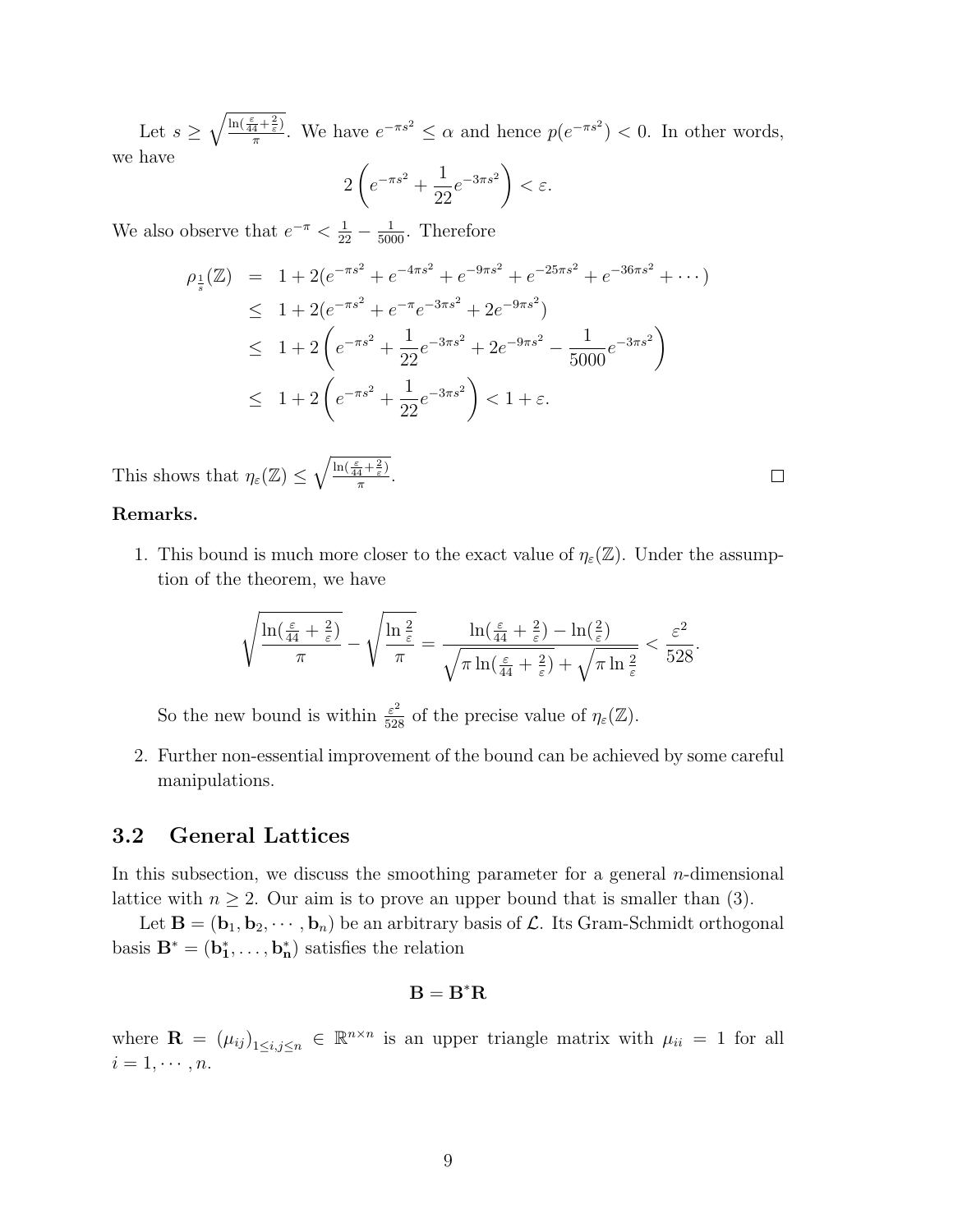In [7], Gentry, Peikert, and Vaikuntanathan obtained the following bound on the smoothing parameter

$$
\eta_{\varepsilon}(\mathcal{L}) \leq \sqrt{\frac{\ln\left(2n+\frac{2n}{\varepsilon}\right)}{\pi}} \max_{i} \|\mathbf{b}_{i}^{*}\|.
$$

The main purpose of this subsection is to prove a stronger result, namely

$$
\eta_{\varepsilon}(\mathcal{L}) \leq \sqrt{\frac{\ln\left(n-1+\frac{2n}{\varepsilon}\right)}{\pi}} \max_{i} \|\mathbf{b}_{i}^{*}\|,
$$

for  $\varepsilon < \min\{1, 0.086435n\}.$ 

To this end, we first establish an inequality.

**Lemma 5.** Let  $c > 1$  and  $0 \le x \le \frac{6nc}{1 + c^2}$  $n+1+2(n-2)c$  $(c-1)$ . Then  $\left(1 + \right)$  $\boldsymbol{x}$ cn  $\big)^n \leq 1 + x.$ 

Proof.

$$
\left(1+\frac{x}{cn}\right)^n = 1+\frac{x}{c}+\frac{1}{2}\frac{n-1}{n}\left(\frac{x}{c}\right)^2+\frac{1}{6}\frac{n-1}{n}\frac{n-2}{n}\left(\frac{x}{c}\right)^3+\frac{1}{24}\frac{n-1}{n}\frac{n-2}{n}\frac{n-3}{n}\left(\frac{x}{c}\right)^4+\cdots
$$
\n
$$
\leq 1+\frac{x}{c}+\frac{n-1}{2n}\left(\frac{x}{c}\right)^2\left(1+\frac{n-2}{3n}\left(\frac{x}{c}\right)+\left(\frac{n-2}{3n}\left(\frac{x}{c}\right)\right)^2+\cdots\right)
$$
\n
$$
\leq 1+\frac{x}{c}+\frac{n-1}{2n}\left(\frac{x}{c}\right)^2\frac{1}{1-\frac{(n-2)x}{3nc}}=1+\frac{x}{c}\left(1+\frac{3(n-1)x}{6nc-2(n-2)x}\right)
$$
\n
$$
\leq 1+x.
$$

 $\Box$ 

We shall also use the fact that for any vector  $\mathbf{v} \in \mathbb{R}^n$ ,

$$
\rho(\mathcal{L} + \mathbf{v}) \leq \rho(\mathcal{L}).
$$

Now let us state our main result.

**Theorem 2.** If  $\varepsilon < \min\{1, 0.086435n\}$ , then

$$
\eta_{\varepsilon}(L) \leq \sqrt{\frac{\ln\left((n-1)+\frac{2n}{\varepsilon}\right)}{\pi}} \max_{i} \|\mathbf{b}_{i}^{*}\|.
$$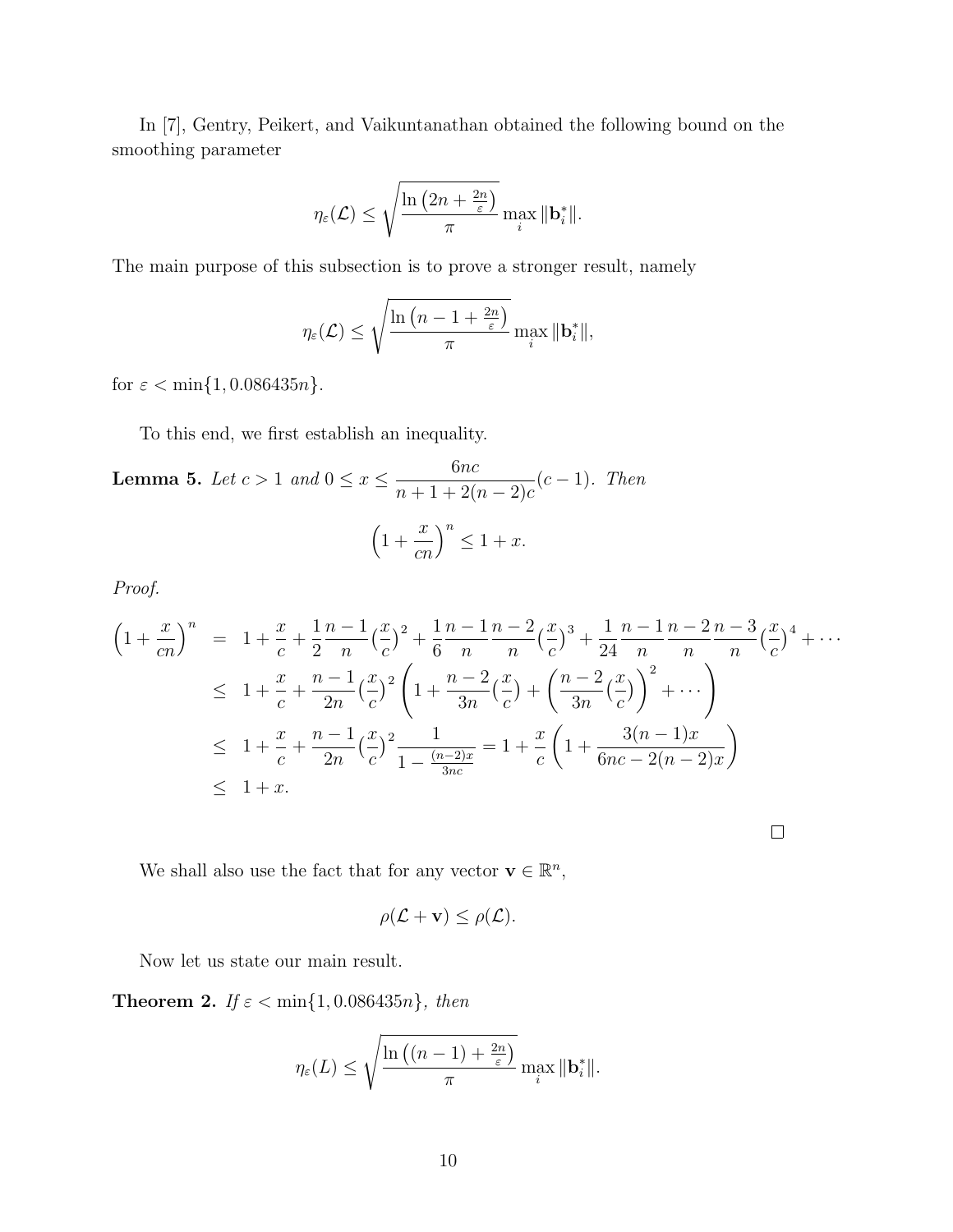*Proof.* To prove this, let  $\mathbf{x} \in \mathcal{L}$ . Then there are integers  $x_1, \dots, x_n$  such that

$$
\mathbf{x} = x_1 \mathbf{b}_1 + \dots + x_n \mathbf{b}_n
$$
  
=  $(x_1 + \mu_{1,2} x_2 + \dots + \mu_{1,n} x_n) \mathbf{b}_1^* + \dots + (x_{n-1} + \mu_{n-1,n} x_n) \mathbf{b}_{n-1}^* + x_n \mathbf{b}_n^*$   
=  $(x_1 + \mu(x_2, \dots, x_n)) \mathbf{b}_1^* + \dots + (x_{n-1} + \mu(x_n)) \mathbf{b}_{n-1}^* + x_n \mathbf{b}_n^*.$ 

Let  $s_i = \frac{s}{\|\mathbf{b}\|}$  $\frac{s}{\|\mathbf{b}_i^*\|}$ . We have

$$
\rho_s(\mathbf{x}) = \rho_{s_n}(x_n)\rho_{s_{n-1}}(x_{n-1} + \mu(x_n)) \cdots \rho_{s_1}(x_1 + \mu(x_2 \cdots, x_n)).
$$

Therefore

$$
\rho_s(\mathcal{L}) = \sum_{x_1, \dots, x_n \in \mathbb{Z}} \rho_{s_n}(x_n) \rho_{s_{n-1}}(x_{n-1} + \mu(x_n)) \cdots \rho_{s_1}(x_1 + \mu(x_2 \cdots, x_n))
$$
\n
$$
= \sum_{x_2, \dots, x_n \in \mathbb{Z}} \rho_{s_n}(x_n) \cdots \rho_{s_2}(x_2 + \mu(x_3 \cdots, x_n)) \sum_{x_1 \in \mathbb{Z}} \rho_{s_1}(x_1 + \mu(x_2 \cdots, x_n))
$$
\n
$$
= \sum_{x_2, \dots, x_n \in \mathbb{Z}} \rho_{s_n}(x_n) \cdots \rho_{s_2}(x_2 + \mu(x_3 \cdots, x_n)) \rho_{s_1}(\mathbb{Z} + \mu(x_2 \cdots, x_n))
$$
\n
$$
\leq \sum_{x_2, \dots, x_n \in \mathbb{Z}} \rho_{s_n}(x_n) \rho_{s_{n-1}}(x_{n-1} + \mu(x_n)) \cdots \rho_2(x_2 + \mu(x_3 \cdots, x_n)) \rho_{s_1}(\mathbb{Z})
$$
\n
$$
\leq \cdots \leq \rho_{s_n}(\mathbb{Z}) \rho_{s_{n-1}}(\mathbb{Z}) \cdots \rho_{s_1}(\mathbb{Z}).
$$

Using Poisson summation formula, we get

$$
\rho_{\frac{1}{s}}(\hat{\mathcal{L}}) \leq \rho_{\frac{1}{s_1}}(\mathbb{Z})\rho_{\frac{1}{s_2}}(\mathbb{Z})\cdots \rho_{\frac{1}{s_n}}(\mathbb{Z}).
$$

Let  $k_0$  be such that  $\|\mathbf{b}_{k_0}^*\| = \max_i \|\mathbf{b}_i^*\|$ . We have

$$
\rho_{\frac{1}{s}}(\hat{\mathcal{L}}) \leq \left(\rho_{\frac{\|\mathbf{b}_{k_0}\|}{s}}(\mathbb{Z})\right)^n.
$$

Now consider the equation

$$
X^{2} - \left(1 + \frac{n-2}{3n}\varepsilon\right)X - \frac{n+1}{6n}\varepsilon = 0.
$$

This equation has a negative root, so it must have a root  $c > 1$ .

Thus

$$
\varepsilon = \frac{6nc}{n+1+2(n-2)c}(c-1).
$$

By lemma 5, we see that

$$
\left(1 + \frac{\varepsilon}{cn}\right)^n \le 1 + \varepsilon. \tag{10}
$$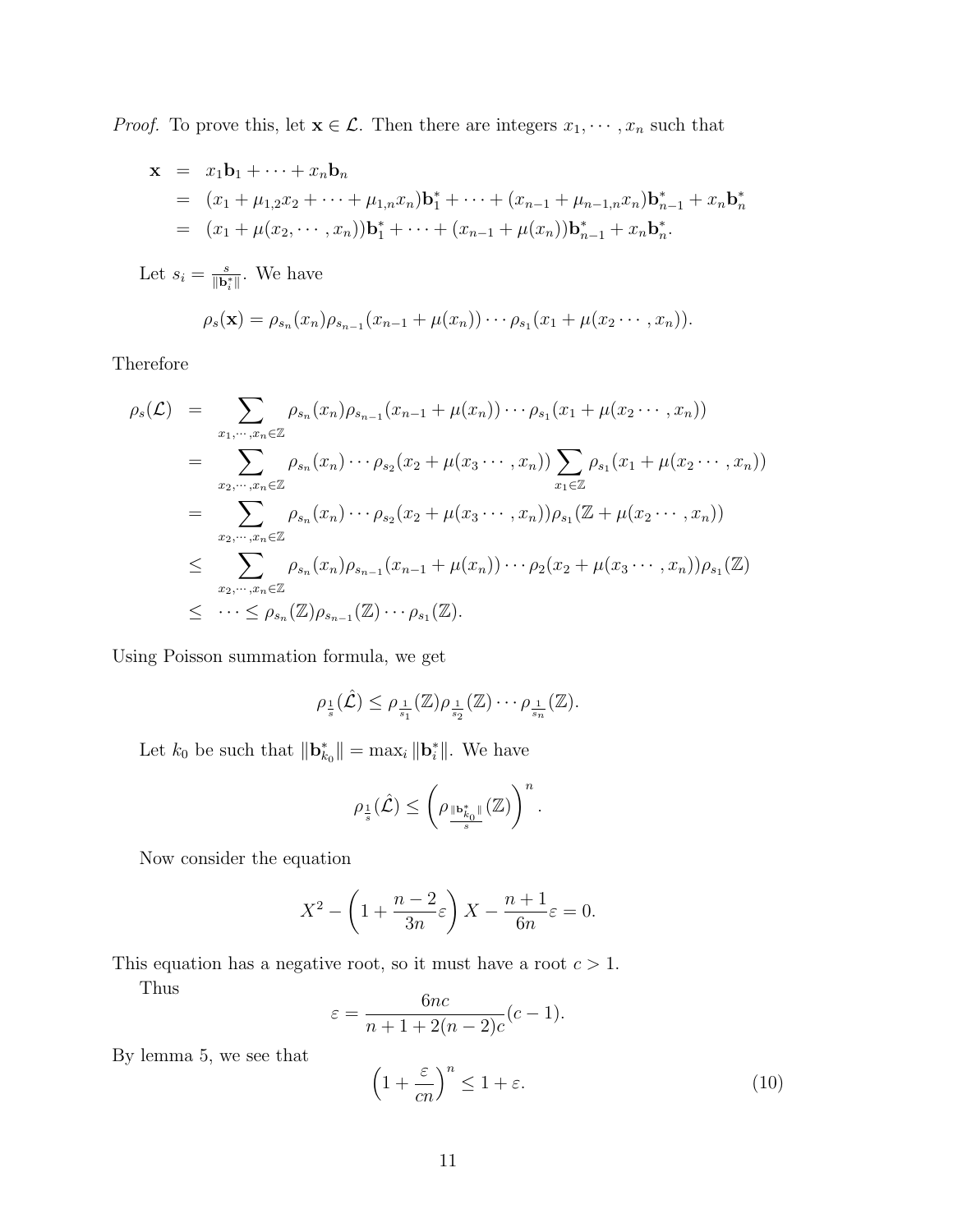Note that

$$
\frac{\frac{\varepsilon}{cn}}{44} + \frac{2}{\frac{\varepsilon}{cn}} = \frac{3(c-1)}{22(n+1+2(n-2)c)} + \frac{(n+1+2(n-2)c)}{3c} + \frac{2n}{\varepsilon}
$$
\n
$$
= \frac{3(c-1)}{22(n+1+2(n-2)c)} - \frac{(n+1)(c-1)}{3c} + (n-1) + \frac{2n}{\varepsilon}
$$
\n
$$
\leq (n-1) + \frac{2n}{\varepsilon}.
$$

If  $s \geq$  $\sqrt{\ln\left((n-1)+\frac{2n}{\varepsilon}\right)}$  $\frac{f^{(1)+\epsilon}}{\pi}$  ||**b**<sub> $k_0$ </sub> ||, then

$$
s_{k_0} = \frac{s}{\|\mathbf{b}_{k_0}^*\|} \ge \sqrt{\frac{\ln\left((n-1)+\frac{2n}{\varepsilon}\right)}{\pi}} \ge \sqrt{\frac{\ln\left(\frac{\varepsilon}{44} + \frac{2}{\varepsilon}}{\pi}\right)}.
$$

Since  $\varepsilon$  < 0.086435*n*, so  $\frac{\varepsilon}{cn}$  < 0.086435. Therefore, by theorem 1, we conclude that  $\rho_{\frac{\|\mathbf{b}_{k_0}^*\|}{2}}$  $(\mathbb{Z}) \leq 1 + \frac{\varepsilon}{cn}$  and hence

$$
\rho_{\frac{1}{s}}(\hat{\mathcal{L}}) \le \left(1 + \frac{\varepsilon}{cn}\right)^n < 1 + \varepsilon.
$$

 $\Box$ 

# 4 Conclusion

s

This paper concerns inequalities and parameter for discrete Gaussian measures on lattices. The first topic of the paper is about an analysis of several seminal results of Banaszczyk. Some different approaches are suggested, and a simple version of uncertainty principle is illustrated.

In the second part of the paper we prove two new bounds for the smoothing parameter of lattices. Under the natural assumption that  $\varepsilon < \rho(\mathbb{Z} - \{0\})$ , the following is proved

$$
\eta_{\varepsilon}(\mathbb{Z}) \leq \sqrt{\frac{\ln\left(\frac{\varepsilon}{44} + \frac{2}{\varepsilon}\right)}{\pi}}.
$$

This bound is much more closer to the exact value of  $\eta_{\varepsilon}(\mathbb{Z})$  with an error at most  $\frac{\varepsilon^2}{528}$ . For a general lattice  $\mathcal L$  of high dimension, we obtain that

$$
\eta_\varepsilon(\mathcal{L}) \leq \sqrt{\frac{\ln\left(n-1+\frac{2n}{\varepsilon}\right)}{\pi}}\tilde{bl}(\mathcal{L}).
$$

This improves the bound from [7].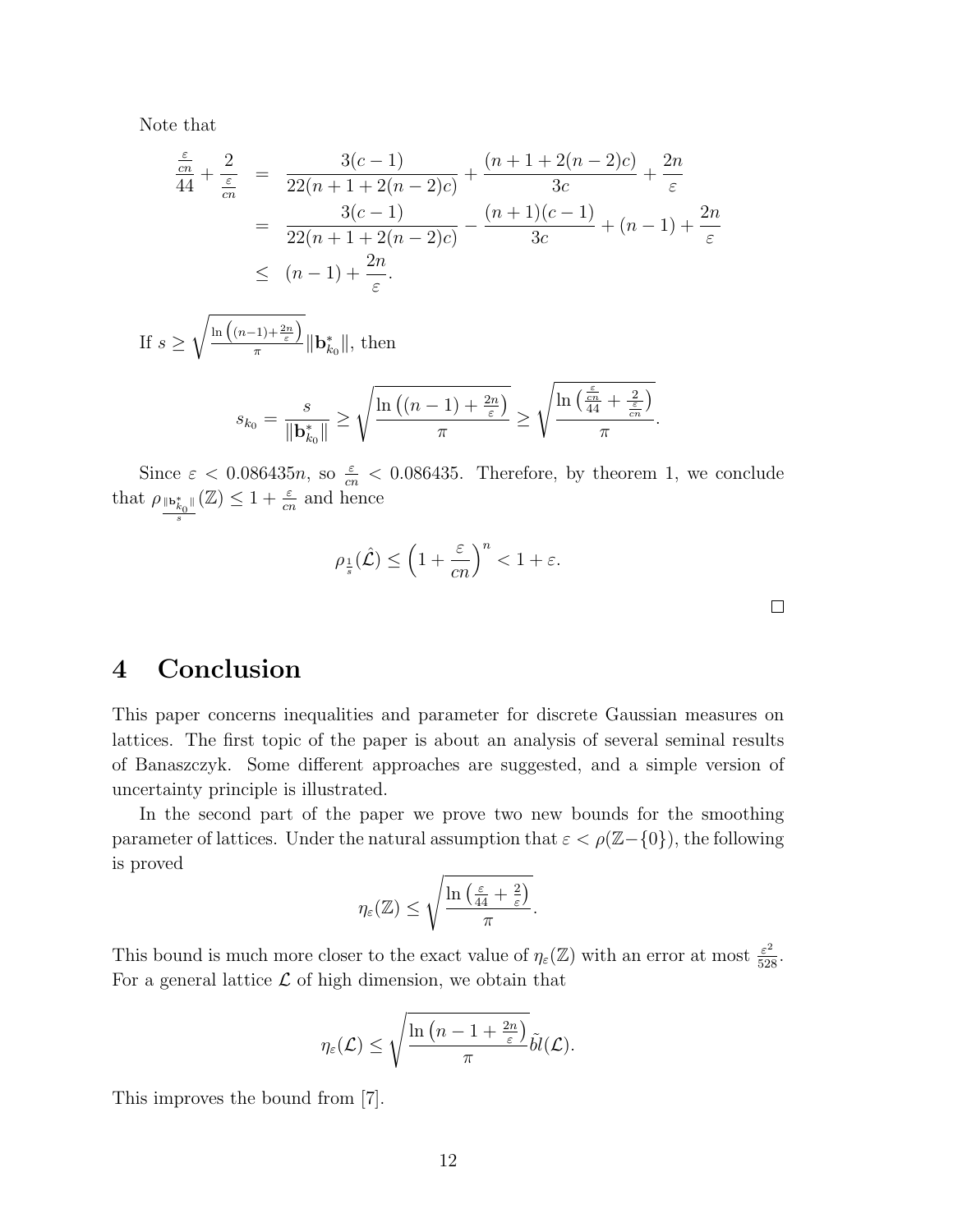## References

- [1] Wojciech Banaszczyk, New bounds in some transference theorems in the geometry of numbers, Mathematische Annalen, 296(4):625-635, 1993.
- [2] Wojciech Banaszczyk, Inequalites for convex bodies and polar reciprocal lattices in  $\mathbb{R}^n$ , Discrete & Computational Geometry, 13:217-231, 1995.
- [3] Wojciech Banaszczyk, Inequalities for convex bodies and polar reciprocal lattices in  $\mathbb{R}^n$  II: Application of k-convexity, Discrete & Computational Geometry, 16:305– 311, 1996.
- [4] J. Cai, A new transference theorem in the geometry of numbers and new bounds for Ajtai's connection factor, Discrete Applied Mathematics 126(1):9-31, 2003.
- [5] K. Chung, D. Dadush, F. Liu, and C. Peikert, On the Lattice Smoothing Parameter Problem, IEEE Conference on Computational Complexity, 2013, pp 230–241.
- [6] D. Donoho and P. Stark, Uncertainty principles and signal recovery, SIAM J. of Appl. Math., 49(1989), 906–931.
- [7] C. Gentry, C. Peikert, and V. Vaikuntanathan, How to use a short basis: trapdoors for hard lattices and wew cryptographic constructions, STOC 2008, pp. 197–206. (full version: https://eprint.iacr.org/2007/432.pdf).
- [8] D. Micciancio and S. Goldwasser, Complexity of Lattice Problems: a cryptographic perspective, Kluwer Academic Publishers, 2002.
- [9] D. Micciancio and O. Regev, Worst-case to average-case reductions based on Gaussian measures, SIAM J. Comput., 37(1):267–302, 2007.
- [10] D. Micciancio and M. Walter, Gaussian Sampling over the Integers: Efficient, Generic, Constant-Time, Proc. CRYPTO 2017, pp 455-485, 2017.
- [11] C. Peikert, Limits on the hardness of lattice problems in  $\ell_p$ -norms, In IEEE Conference on Computational Complexity, pp 333-346, 2007.
- [12] C Peikert, An efficient and parallel Gaussian sampler for lattices Proc. CRYPTO 2010, pp. 80-97, 2010.
- [13] Pöppelmann T, Ducas L, Güneysu T. Enhanced lattice-based signatures on reconfigurable hardware, International Workshop on Cryptographic Hardware and Embedded Systems, pp. 353-370, 2014.
- [14] J-P. Serre, A Course in Arithmetic, GTM 7, Spring, 1977.